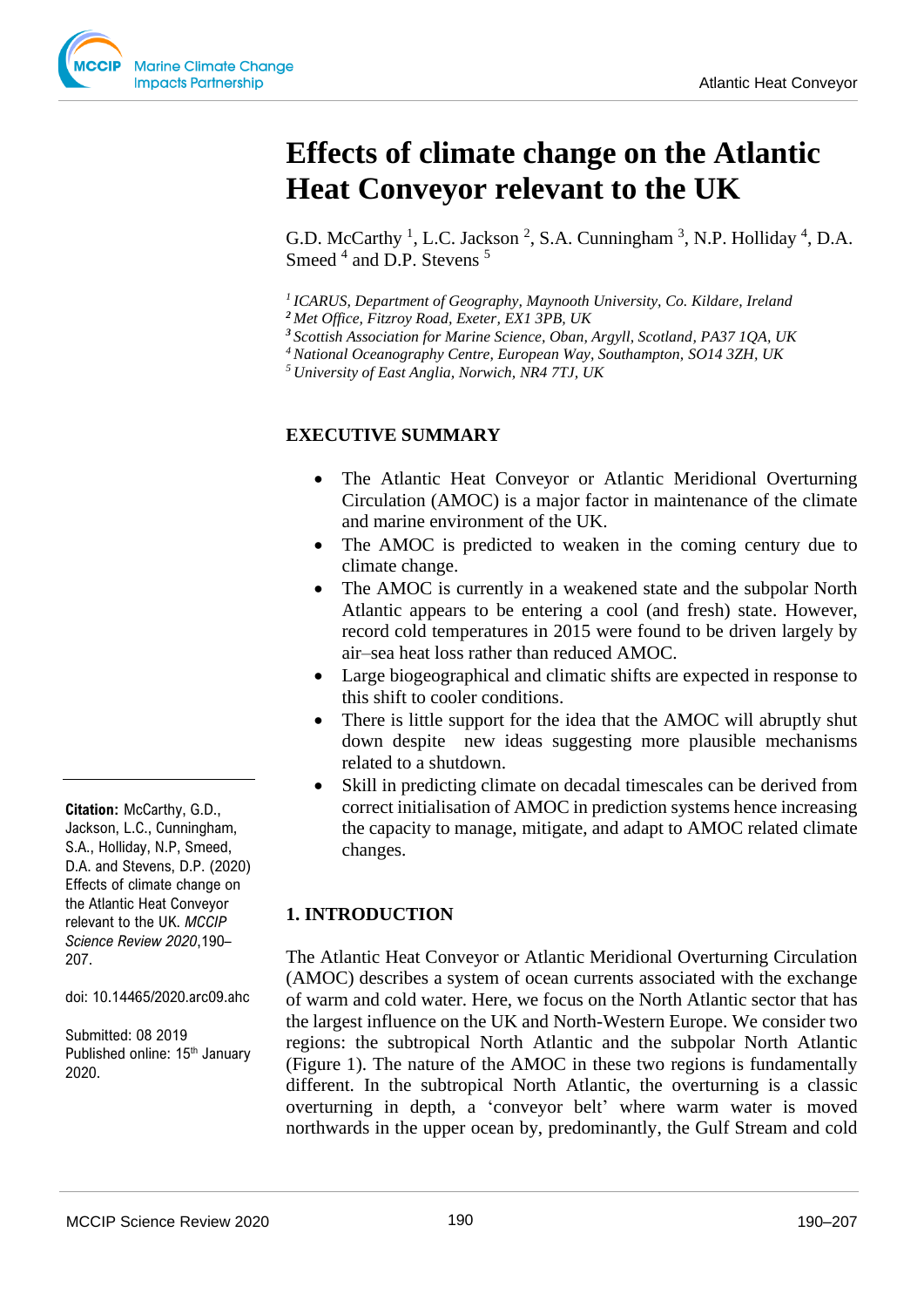water is returned southwards at depth mainly by the Deep Western Boundary Current, consisting of the upper and lower branches of North Atlantic Deep Water (NADW). The Gulf Stream leaves the coast of North America at Cape Hatteras (37ºN) and flows eastwards, first as the Gulf Stream Extension and then as the North Atlantic Current (east of the Grand Banks). The path of the Gulf Stream Extension and North Atlantic Current approximately marks the boundary between the subtropical and subpolar gyres. The inflow of warm water into the subpolar gyre occurs from a proportion of the North Atlantic Current flowing north into the eastern subpolar gyre. This is balanced by the outflow of cold water from the western subpolar gyre that feeds the cold deep flow. In the subpolar gyre, this circulation is not an overturning in *depth* space, but in *density* space, with the key exchanges of warm and cold water taking place in the horizontal rather than the vertical.



*Figure 1: Schematic showing the main warm water (orange) and cold-water pathways in the North Atlantic. (From Robson* et al., *2018.)*

The AMOC is the engine of heat transport in the Atlantic. The largest heat transport of any ocean of 1.3 PW (1 PW =  $10^{15}$  W) occurs at approximately 30ºN in the North Atlantic (Johns *et al*., 2011; McCarthy *et al.,* 2015a), just north of the RAPID array at 26ºN. This heat is released from the ocean to the atmosphere north of 30ºN and by 57°N at the OSNAP array the heat transport has reduced to 0.45 PW (Lozier *et al*., 2019), implying a heat flux to the atmosphere of 0.85 PW. This heat is carried by the atmosphere in the direction of North-West Europe by prevailing south-westerly winds, leading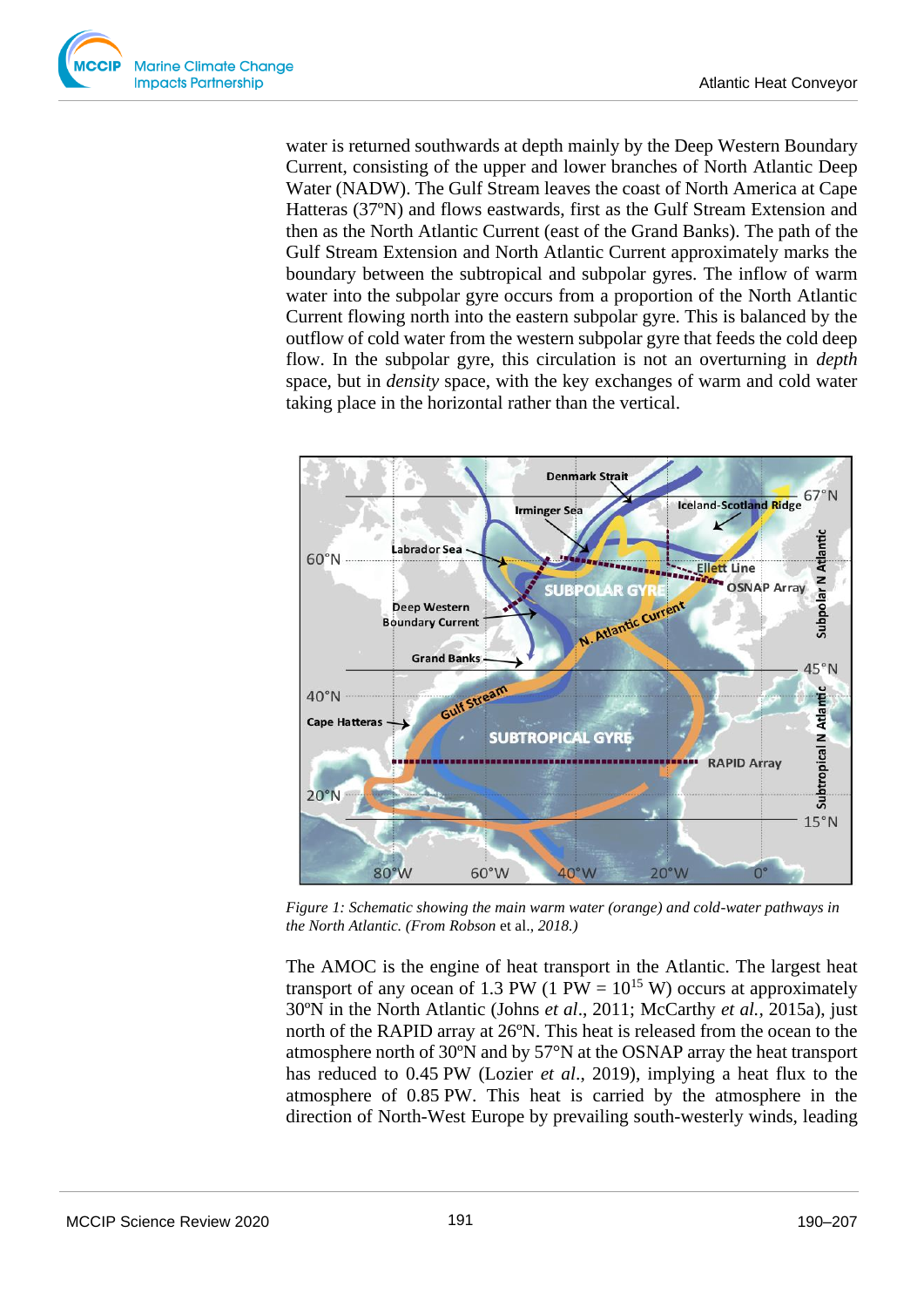to a milder climate than other maritime climates at similar latitudes (McCarthy *et al*., 2015b).

This dynamic role of ocean heat transport associated with the AMOC also yields a vulnerability for the climates dependent on it. Were the ocean to act as a simple heat sink or storage heater, absorbing heat in the summer and releasing it in winter, North-Western Europe climate would not be subject to the same risks as it is. However, the AMOC is known to have varied dramatically in the past, with evidence for AMOC changes associated with dramatic changes in climate during and at the end of the last glacial period (Lynch-Stieglitz, 2017); and the AMOC is predicted to weaken in the coming century due to climate change, with the Intergovernmental Panel for Climate Change (IPCC) ranking as *very likely* (>90% likelihood) the prospect of the AMOC weakening.

This review looks at updates to the state of knowledge of the AMOC since the last MCCIP Report Card (McCarthy *et al*., 2017) and addresses the impacts of these changes.

## **2. WHAT IS ALREADY HAPPENING?**

The AMOC is currently in a reduced state, but the timing of when this reduction started and whether the reduction is due to decadal variability or anthropogenic forcing is disputed (Smeed *et al*., 2018; Thornalley *et al*., 2018; Caesar *et al*., 2018). Thornalley *et al*. (2018) used a proposed relationship between the size of silt particles in sediment cores taken in the Deep Western Boundary Current of the North Atlantic to the strength of the AMOC to assert that the AMOC has been weaker in the past 150 years than in the previous 1500 years. Caesar *et al*. (2018) built upon a subpolar Sea-Surface Temperature (SST) proxy for AMOC strength (Rahmstorf *et al*., 2015) to assert that the AMOC has been weakening since the mid- $20<sup>th</sup>$ century. Smeed *et al*. (2018), using results from direct observations of the AMOC from the RAPID programme at 26ºN in the North Atlantic showed that the multi-year averages from 2008–2011 and 2012–2016 were weaker than the period 2004–2007 by 2.5 Sv and 3.0 Sv respectively. While this new evidence all points to a weakened AMOC currently, these studies propose very different answers on when the weakening began and whether it is part of a long-term slowdown.

The OSNAP array at 57°N was deployed in summer 2014. The following two winters were characterised by strongly positive North Atlantic Oscillation (NAO) state and saw a return of deep convection in the Labrador Sea to levels not seen since the early to mid-1990s. Expectations that significant AMOC variability would be driven by the new production were confounded as the OSNAP array did not observe significant export of new Labrador Sea Water or of overflow waters to the south of the section in 2014 or 2015 (Zantopp *et al*., 2017; Lozier *et al.*, 2019).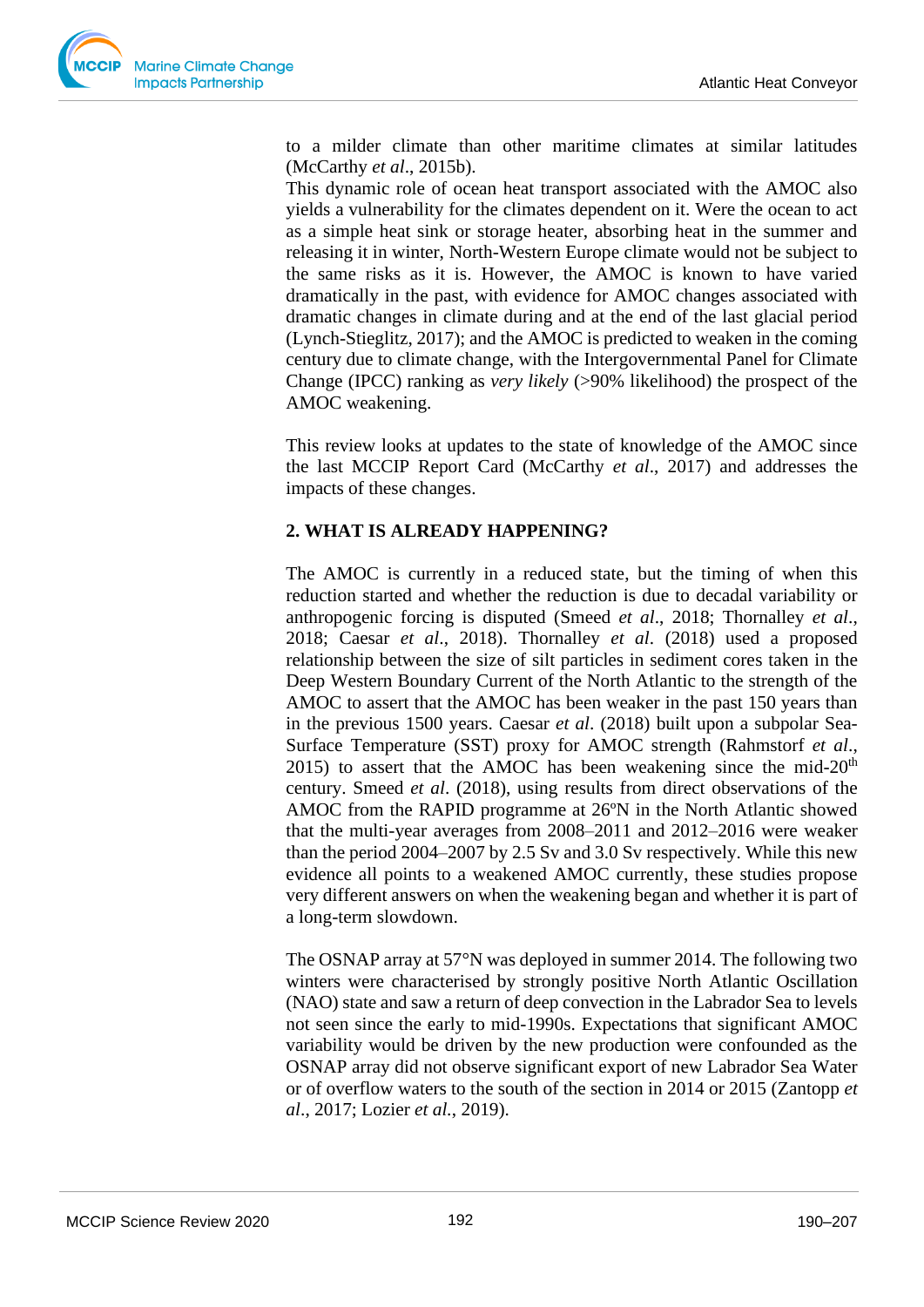Certainly, there is a growing body of evidence that the Atlantic is entering a cool phase associated with a weakened AMOC (Robson *et al.,* 2014; Smeed *et al*., 2018; Caesar *et al*., 2018). The Atlantic is a region of large multidecadal variability. This is most prominently manifested in Atlantic Multidecadal Variability (AMV) where SSTs in the North Atlantic, focused on the subpolar gyre, show periods of multiple decades of anomalous warmth or coolness relative to the global average (Sutton *et al*., 2017). The leading hypothesis for AMV is that AMOC-driven heat transport controls the phases of the AMV by controlling the export of heat into the subpolar gyre. The AMV was in a relatively cool period through the 1970s and 1980s, before rapidly warming during the 1990s (Robson *et al*., 2012). There is growing evidence that this warm period came to an end in the mid-2000s with the reversal of warming (salinifying) trends to cooling (freshening) trends focused on the subpolar gyre (Robson *et al*., 2016; Frajka-Williams *et al*., 2017). In addition the direct observations from the RAPID array that support a declining AMOC (Smeed *et al*., 2014, 2018), indirect measurements of the AMOC based on a combination of sea surface height and either Argo data at 41ºN (Willis 2010; Baringer *et al*., 2018) or Florida Straits transport at 26.5º (Frajka-Williams, 2015) support a decline in the AMOC since the mid-2000s. Ocean reanalysis data from the UK Met Office also support a decline in the AMOC (Jackson *et al*., 2016), although there is a low level of agreement between ocean reanalysis products for earlier periods (Karspeck *et al*., 2017). An apparent contradiction to this picture arises from the MOVE array at 16<sup>°</sup> N, where observations are showing a strengthening of the AMOC from the mid-2000s (Baringer *et al*., 2018). However, (Frajka-Williams *et al*., 2018) highlighted the consistent density changes at both MOVE (Send *et al.*, 2002) and RAPID, implying that the difference is likely to be methodological. Therefore, there is broad agreement that the AMOC has weakened since the mid-2000s with most literature pointing to this being part of a multi-decadal cycle that could potentially be superimposed on a long-term decline that is predicted due to climate change.

One of the most dramatic manifestations of Atlantic climate variability in recent years was the 2015 cold anomaly. Record cold SSTs were recorded south of Greenland in 2015 (Figure 2a). These cold anomalies persisted through 2016 and disappeared in 2017. It is now established that these extreme cold anomalies were a combination of extreme heat loss and ocean re-emergence (Josey *et al*., 2018) (Figure 2b). The atmospheric domination of this interannual cold event in the subpolar gyre was notably different from the cool anomalies in the subtropical gyre in 2009–10, which were dominated by AMOC variations (Bryden *et al*., 2014; Cunningham *et al*., 2013). Atmospheric control of this recent interannual event in the subpolar gyre does not contradict the decadal timescale cooling and slowdowns that have been observed in the Atlantic, but does serve as a note of caution for interpreting SST variability as being solely due to AMOC variations.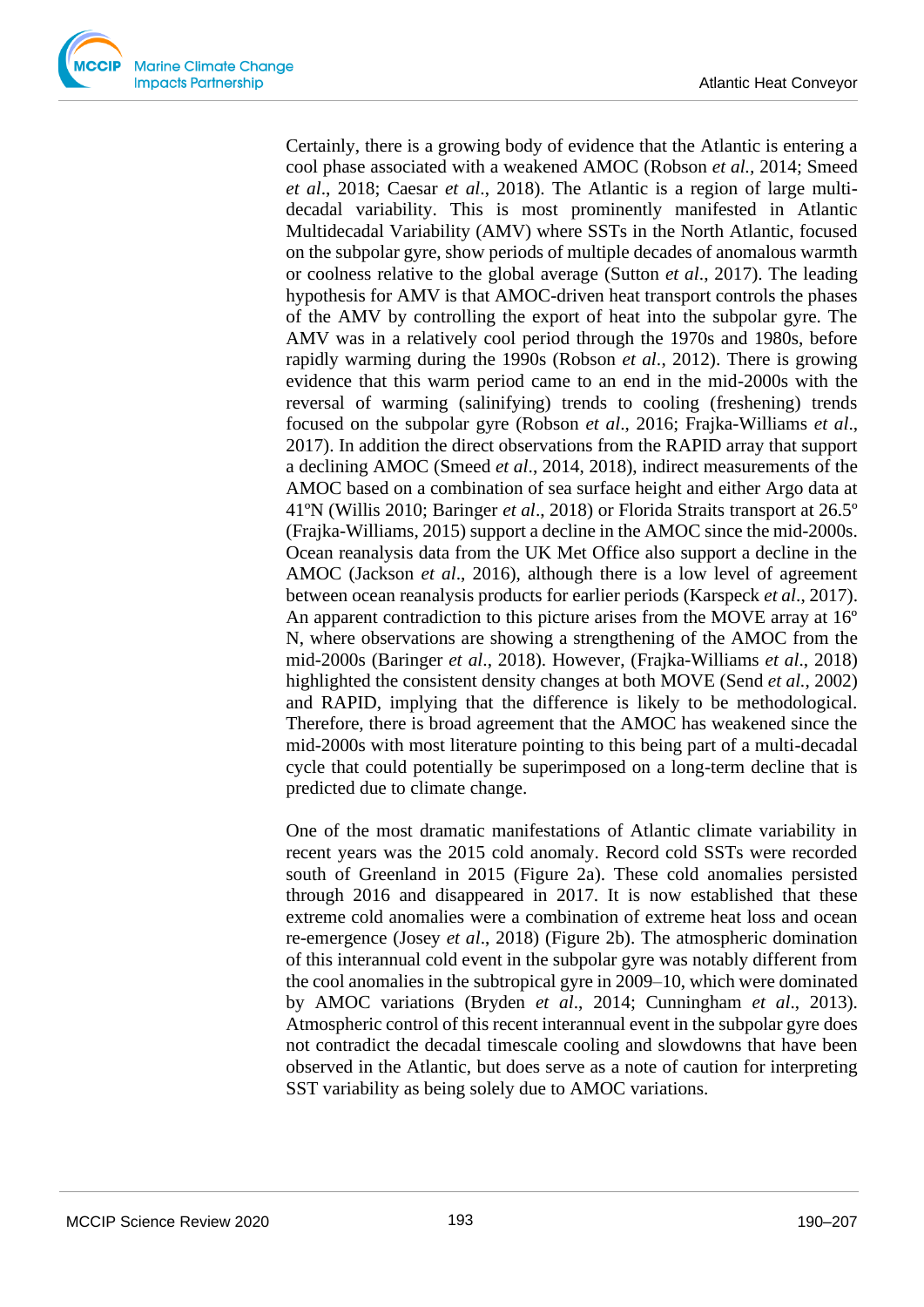



*Figure 2: (a) Land and ocean temperature percentiles for 2015. Record coldest (warmest) indicates those grid cells in which the annual mean temperature is the lowest (highest) in the period 1880–2015. Regions with less than 80% coverage since 1880 are shaded grey. (b) Schematic timeline showing the development of the cold anomaly with associated major heat loss events and dominant atmospheric modes. (Reproduced from Josey* et al., *2018.*)

No less dramatic, but receiving less attention, is the fresh anomaly in the eastern subpolar gyre. Since 2010, freshening has been noted throughout the eastern subpolar gyre. Along the Ellett line between Scotland and Iceland, a freshening from 0.15 g/ kg in the Iceland basin to 0.1 g/ kg in the Rockall trough. This freshening has in many cases been in concert with a cooling ranging from 1.0ºC in the Iceland Basin to 0.5ºC in the Rockall trough. Salinity in the core of the Atlantic water in the Faroe Current was observed to be the freshest on record. A summary of these findings is available in the IROC 2016 report (Gonzáles-Pola *et al.*, 2018). Analysis of the origin of this freshening trend is ongoing (N.P. Holliday, pers. comm*.*), however, it is instructive to compare with previous large-scale shifts in salinity in the subpolar gyre. Most famous of these is the so-called 'Great Salinity Anomaly' (GSA) in the late 1960s/early 1970s (Dickson *et al*., 1988). The GSA was a widespread fresh anomaly through much of the subpolar gyre. The region stayed relatively fresh for the following 20 years. This fresh period ceased in the mid-1990s and widespread increase in salinity was observed (Holliday *et al*., 2008). Indications are that this period of salinity increase has now also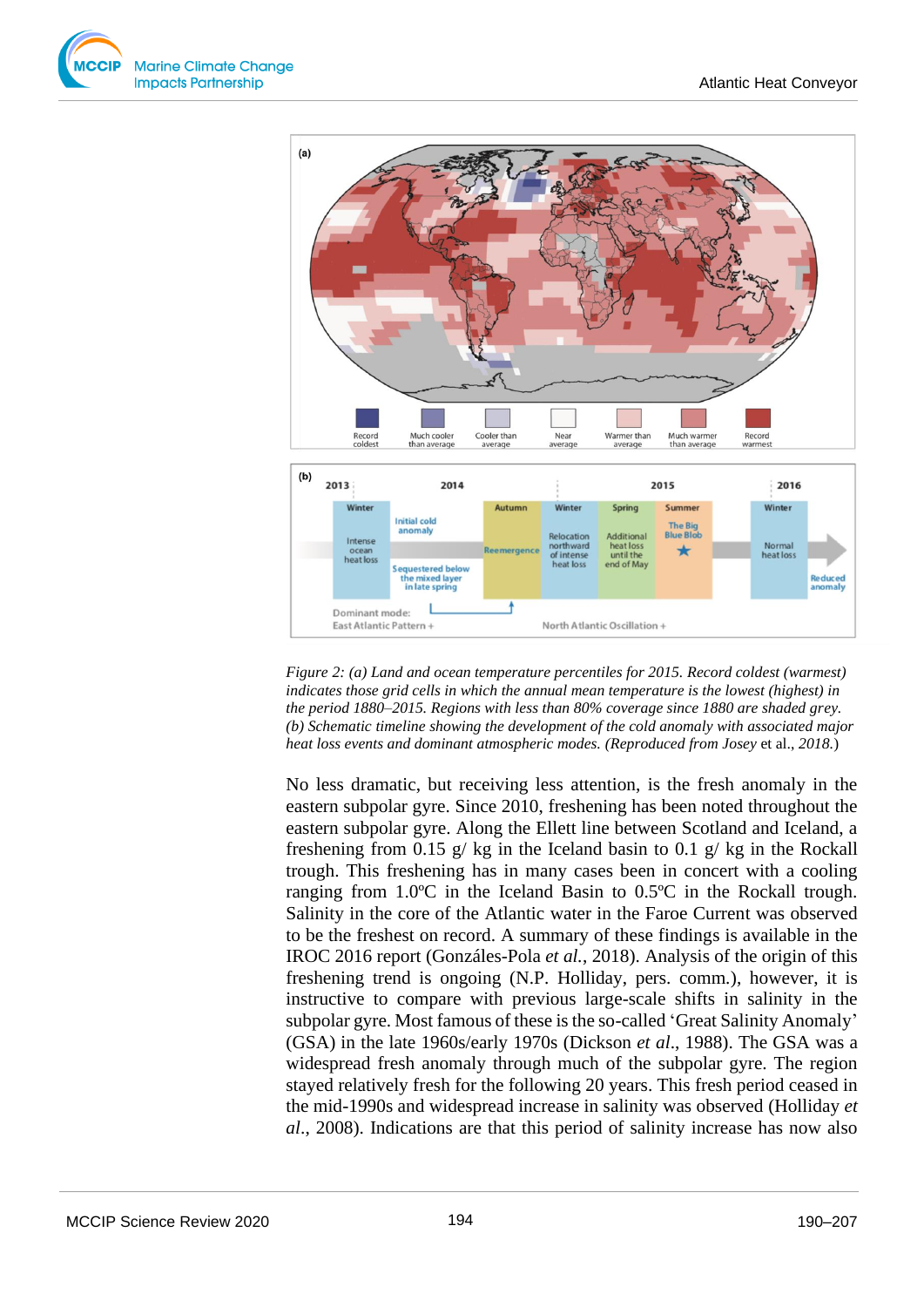

ended. The salinity changes in the subpolar North Atlantic have broadly varied in line with the AMV, with cool periods of AMV coinciding with lower salinities. This decrease in salinity in the eastern subpolar gyre is further evidence that the Atlantic is entering a cool phase associated with a weakened AMOC, and therefore weakened northwards transport of heat and salt. The OSNAP observations will provide the necessary basin integrated view to interpret such changes in the future.

The temperature and salinity of the eastern subpolar North Atlantic are also influenced by the circulation of the subpolar gyre, and specifically changes in the eastward spread of cooler, fresher water from the west (Hátún *et al*., 2005). It has been suggested that the cold, freshwater spreads farther east when the gyre circulation is enhanced in response to buoyancy forcing or wind stress curl (Häkkinen and Rhines, 2004). A subpolar gyre index, based on the leading Empirical Orthogonal Function (EOF) derived from satellite altimetry, was developed as a tool for expressing the strength and extent of the gyre (Häkkinen and Rhines, 2004). The index suggested that the subpolar gyre slowed and contracted during the rapid warming of the 1990s (Häkkinen and Rhines, 2004), and expanded during periods of low salinity (cooler) in the 1970s and early 1990s (Hatun *et al*., 2005). However, recent updates to subpolar gyre index (Berx and Payne, 2017) have been dominated by a longterm trend and have not described the same decadal-scale amplitude of the original gyre. Foukal and Lozier (2016) challenged the idea that contractions in the subpolar gyre are associated with warm Atlantic periods. (Hátún and Chafik, 2018) suggests that characteristics of the index are sensitive to satellite data set choices and assert that the gyre index is no longer based on the leading EOF but is contained in the second EOF (Figure 3). This highlights a lack of dynamical understanding stemming from this statistical method, and Hátún and Chafik (2018) suggest that more-physically based metrics may be required to characterise subpolar gyre shape and dynamics.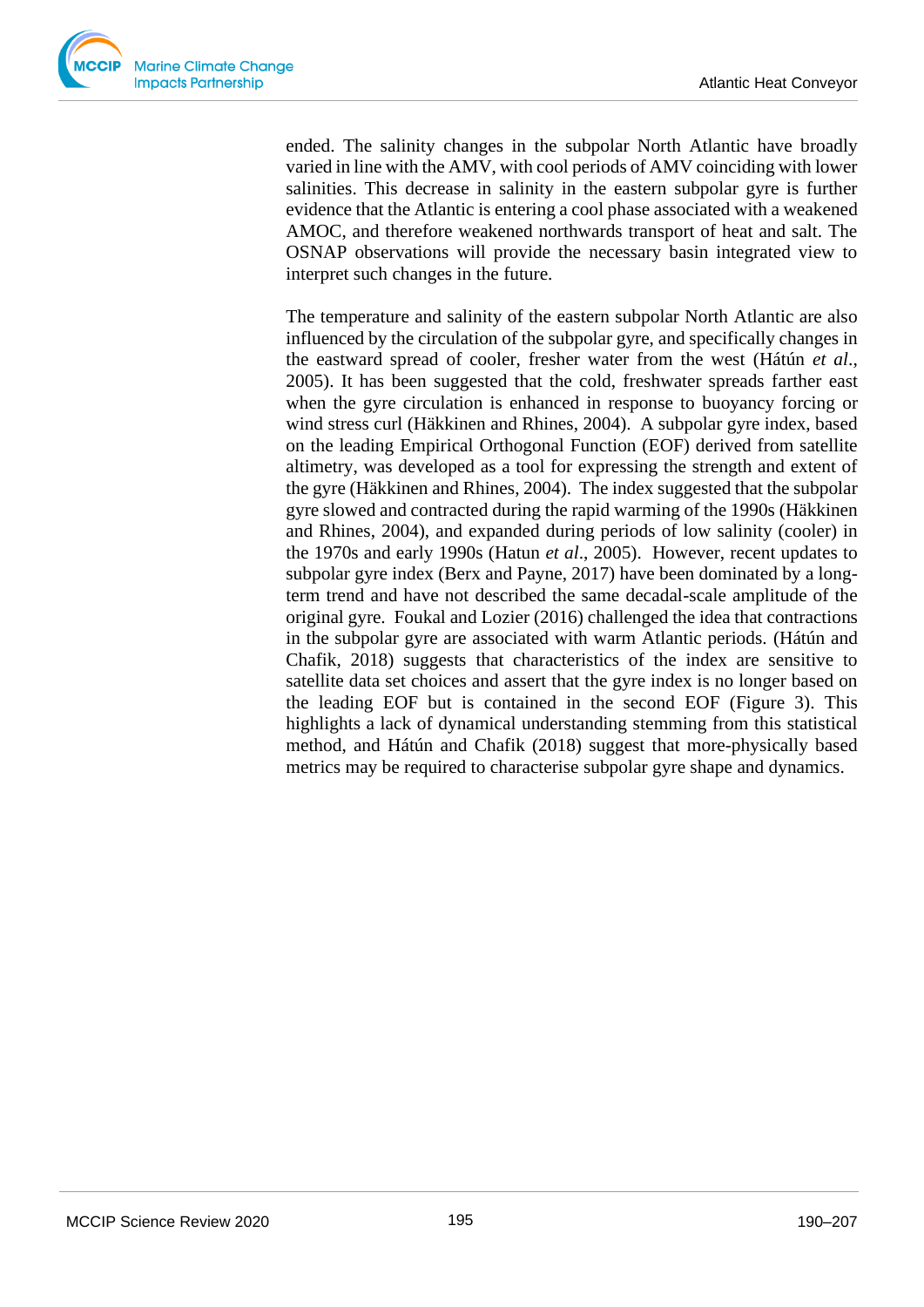



*Figure 3: The two leading EOF modes derived from the DUACS 2014 altimetry data set (1993–2016). (a) Correlations between the first principal component and the sea surface height (SSH) field; (b) PC1 (coloured), the inverted deep Labrador Sea density anomaly (σ2 averaged over the 1000–2500-m layer in the Labrador Sea; black); (c) correlations between PC2 and the SSH field; and (d) PC2 (coloured) and the inverted density anomaly (σ1 averaged over the top 1000-m layer in the vicinity of the Reykjanes ridge; black). The original gyre index is from Hakkinen and Rhines (2004), annual averages, pink) is added to (b) and (d). None of the time series are to scale. For the domain included, the first and second EOF (Empirical Orthogonal Function) explain 18.5 and 7%, respectively, of the total variance. An analysis based on a re-mapped coarser resolution (1<sup>o</sup> latitude*  $\times$  *1<sup>o</sup> longitude) SSH data set gave a very similar result. (Figure and caption from Hátún and Chafik, 2018.)*

Returning to the boundary between the subtropical and subpolar North Atlantic, changes have been noted in the Gulf Stream Extension region. On leaving the coast of North America at Cape Hatteras, the Gulf Stream becomes the Gulf Stream Extension. This is the region of the Gulf Stream North Wall (GSNW) where there is a sharp boundary between warm subtropical waters and cold subpolar waters. Since 2005, the region from approximately 70ºW to 55ºW has become much more unstable and eddyfilled (Andres, 2016), leading to a broadening of the Gulf Stream in this region (McCarthy *et al*., 2018). Two relationships are commonly cited between the AMOC and this section of the Gulf Stream: (1) a northward (southward) shift in the GSNW associated with a weakening (strengthening) of the AMOC (Joyce and Zhang, 2010; Zhang and Vallis, 2007), and (2) a warming (cooling) north of the Gulf Stream Extension in the Northern Recirculation Gyre associated with a weakening (strengthening) of the AMOC (Zhang, 2008). Since 2005, there is evidence of a northward shift in the GSNW consistent with a declining AMOC, but only west of 70ºW (Smeed *et al*., 2018; McCarthy *et al*., 2018). There is also evidence of warming north of the Gulf Stream Extension between 70ºW and 55ºW but this is not due a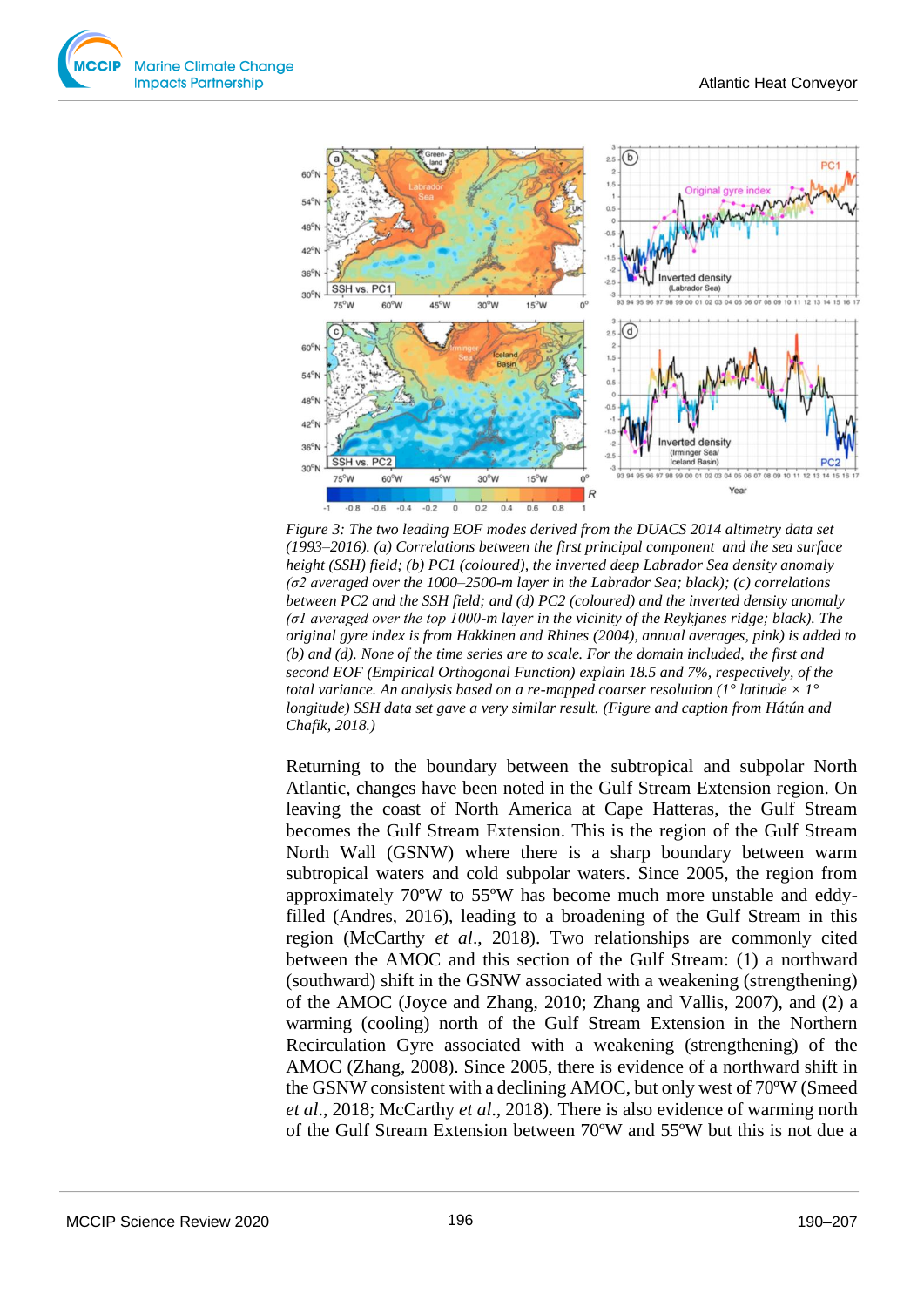

northward shift in the Gulf Stream position but related to increased Gulf Stream warm-core rings entering the Northern Recirculation Gyre north of the Gulf Stream Extension.

The Atlantic shift towards a weaker AMOC and a cooler subpolar phase has global consequences. Controversially, Chen and Tung (2018) claimed that a shift to a weaker AMOC could lead to a surge in global temperatures, arguing that the role of a weakened AMOC in reducing the rate of sequestration of heat in the deep ocean could lead to a rise in global surface temperatures. This assertion is contrary to conventional wisdom and the large body of model experiments on the subject, which associate a decline in the overturning circulation with a reduction in surface temperatures (e.g. Jackson *et al*., 2015; Drijfhout, 2015; Shi *et al*., 2018).

The regional consequences of a shift towards weaker AMOC and cooler subpolar North Atlantic are less clear. The connection between broad Atlantic changes and the North-Western European shelf is not altogether obvious. Indications are that there is an influence of broad Atlantic changes (Jones *et al*., 2018) but local factors complicate the issue.

Large biogeographical shifts (movement of biological organisms) have been associated with large-scale circulation in the subpolar gyre in the past (Hátún *et al*., 2009). There is evidence that the same is occurring again with the shift towards colder and fresher conditions. For example, blue whiting is a fish whose extent depends on the salinity of the water. With the return of fresher conditions in the eastern subpolar gyre, the distribution of blue whiting has shifted to a narrow band in the eastern Rockall trough (Figure 4). With the reestablishment of a cold subpolar gyre, much of the biogeographical shifts associated with the rapid warming of the 1990s (Hátún *et al*., 2016) may well be expected to reverse.

### **3. WHAT COULD HAPPEN IN THE FUTURE?**

The IPCC AR5 report (Stocker *et al.*, 2014) predicts that it is *very likely* that the AMOC will decline by 2100 and approximates the likely rate of decline at 11% under an RCP2.5 emissions scenario, and 34% under an RCP8.5 emissions scenario. Under the RC8.5 scenario a weakening of the AMOC is a common response in the CMIP5 models during the twenty-first century (Figure 5), (Heuzé *et al*., 2015). The IPCC SR1.5 (IPCC, 2018) report states there is little difference in amplitude of AMOC weakening for a 1.5ºC warming scenario compared to a 2ºC warming scenario.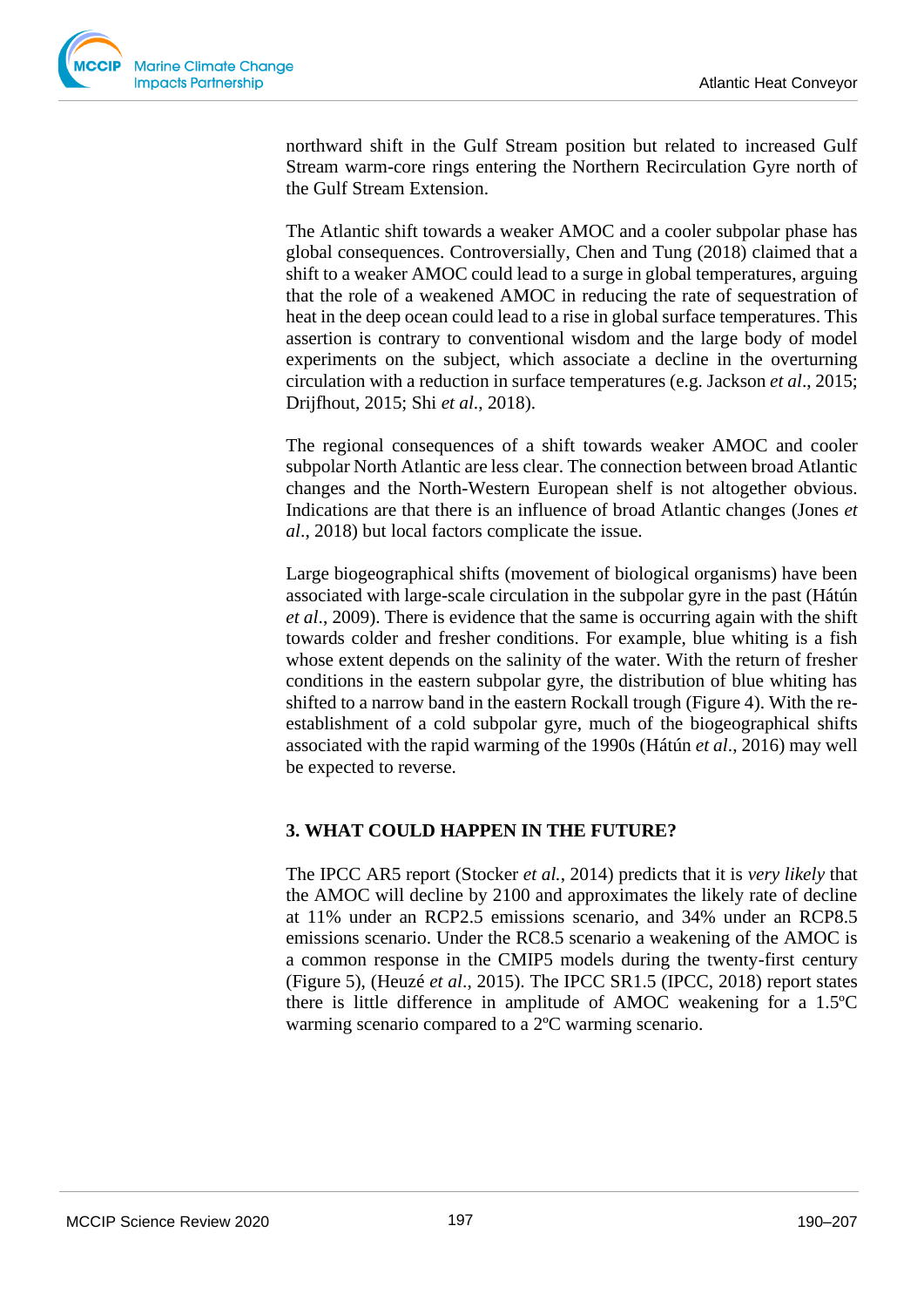



*Figure 4: Spatial distributions of blue whiting from the International Blue Whiting Spawning Stock Survey. Two years characterized by different oceanographic conditions (2007 and 2013) are shown. (Reproduced with permission from M. Payne.) [\(https://rpubs.com/markpayne/WGS2D\\_01\\_blue\\_whiting\\_spawning\)](https://rpubs.com/markpayne/WGS2D_01_blue_whiting_spawning).* 

In the last couple of years new understanding about AMOC projections has been gained from a couple of papers. (Sévellec *et al*., 2017) demonstrated a new mechanism for AMOC weakening where Arctic sea ice loss exposes more of the sea surface to the atmosphere and hence enables more heat uptake. This warming then reduces the density and weakens the AMOC. Also, Liu *et al*. (2017) claimed that the AMOC can weaken more strongly under anthropogenic climate change once biases are accounted for. The wintertime retreat of sea ice in the Greenland and Iceland Seas has significantly reduced the magnitude of air–sea heat fluxes in the regions (Moore *et al*., 2015). At the same time, the sea-ice retreat has exposed Atlantic origin water returning southwards along east Greenland to severe heat loss (Våge *et al*., 2018). These changes to surface heat fluxes have the potential to modify the properties of Denmark Strait overflow and hence thereby impact the lower limb of the AMOC (Moore *et al*., 2015; Sévellec *et al*., 2017; Våge *et al*., 2018).

Various theories, simple models and paleo evidence have suggested the potential of the AMOC to become unstable leading to an abrupt collapse (Rahmstorf, 1996; Rahmstorf *et al*., 2005; McManus *et al*., 2004). Apart from a few exceptions, however, coupled climate models have not shown abrupt collapses or bi-stability of the AMOC (Hawkins *et al*., 2011; Liu and Liu, 2012). One such exception is Jackson and Wood (2018) who found that the AMOC in a higher resolution climate model had a threshold beyond which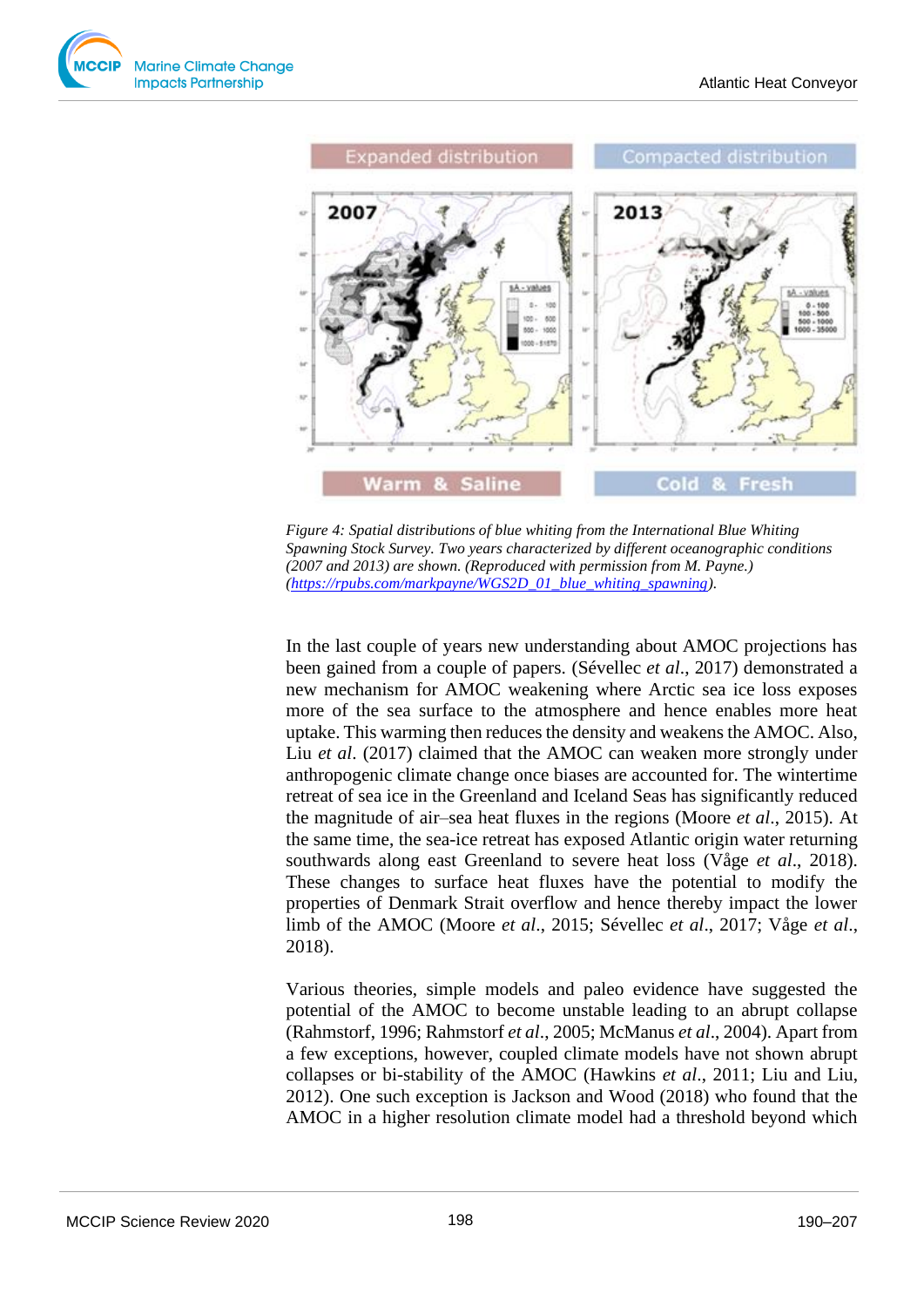the AMOC did not recover within a couple of centuries. There have been suggestions that the AMOC in many current climate models may be too stable because of biases (Liu and Liu, 2012; Mecking *et al*., 2017), although flux corrections to remove biases may themselves have impacts on the stability (Gent, 2018; Gnanadesikan *et al*., 2018). Although there are still uncertainties in this area, nothing has so far contradicted the AR5 conclusion that an AMOC collapse before 2100 is unlikely (Collins *et al*., 2013; see also Good *et al*. (2018) for a more-recent review of AMOC stability).

One potential tipping point that has been highlighted is that of convective collapse (Sgubin *et al*., 2017). This differs from a collapse of the AMOC in that it refers to a cessation of deep convection in a limited region of the subpolar gyre, resulting in abrupt changes in surface temperatures. Recent melting of the Greenland Ice Sheet in summer has been linked to inhibiting convection and potentially leading to convective collapse (Oltmanns *et al*., 2018).



*Figure 5: RCP8.5 time series of the change in AMOC at 30ºN from the 1986 value for each model after removal of the model control drift and 15-yr low-pass filtering. The black line indicates the multi-model mean change. The apparent increase in AMOC from 2066 in in the GISS-E2-H model is due to variation in the control simulation rather than an increase in the scenario simulation.*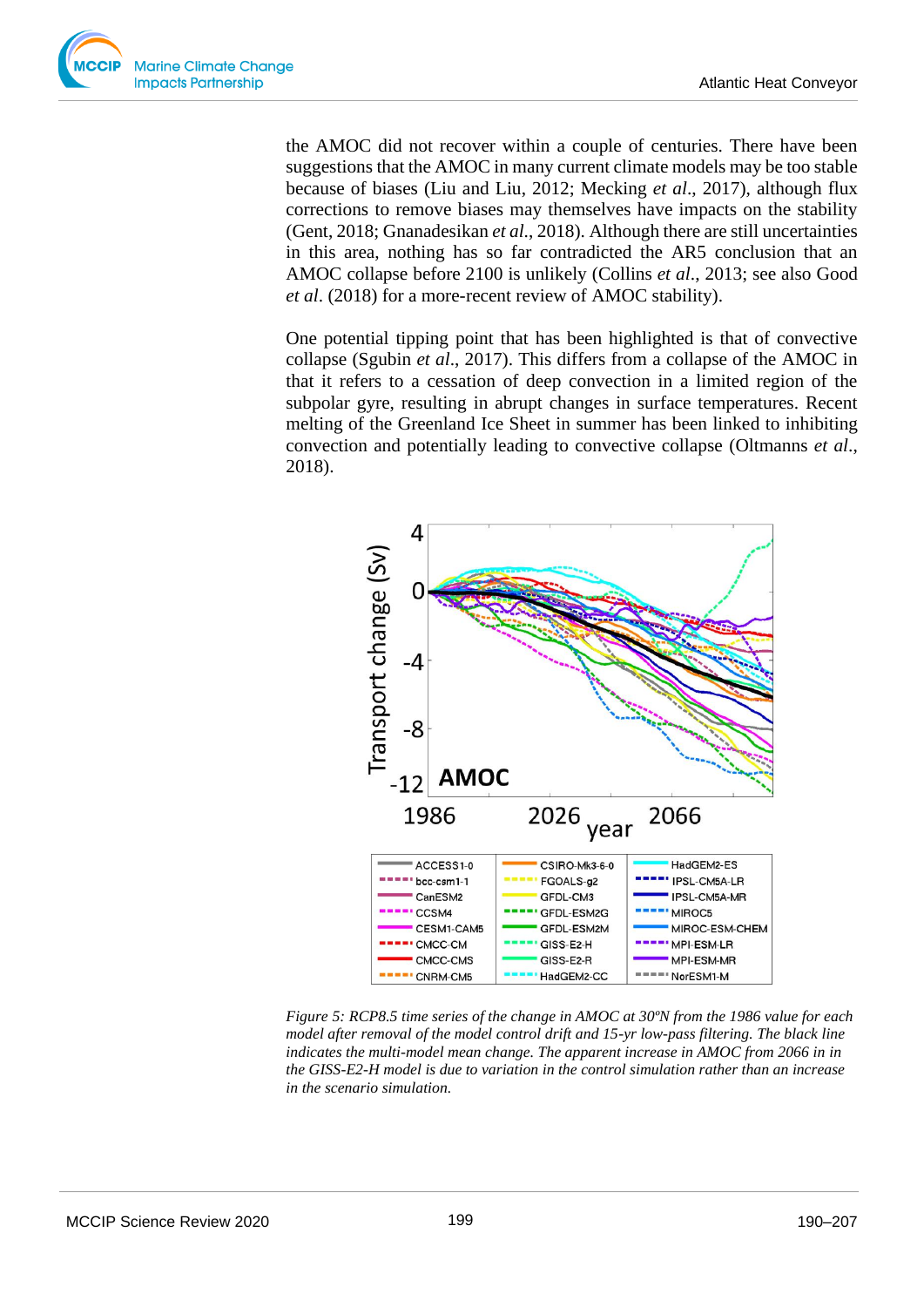An area of research that has advanced apace in recent years is the field of near-term climate predictions or decadal predictions. Decadal predictions differ from climate projections by being initialised from observations. In this sense, they are more like a weather forecast run over long periods of time. The origin of predictability on these timescales arises from the ocean where slow advective processes are a key origin of predictability (Yeager and Robson, 2017). One area where decadal predictions are consistently more skilful than uninitialized projections is the North Atlantic (Yeager *et al*., 2018), with the strength of the heat conveyor a useful predictor (Borchert *et al*., 2018). This predictive skill arises from the response of the ocean to initialisation of an anomalous AMOC, rather than an ability to predict the onset of an anomalous AMOC itself (Yeager and Robson, 2017). Predictability is much higher in models with stronger low-frequency AMOC variability and lower in models with weaker AMOC variability (Yan *et al*., 2018).

Predictions of a cooling Atlantic have been made by a number of authors (Klower *et al*., 2014; Hermanson *et al*., 2014). The prediction length or forward run of these models is seldom more than 5–10 years and so cannot tell whether this ongoing cooling is a long term, potentially anthropogenically-forced, slow down or part of a multi-decadal oscillation. From the perspective of climate projections, climate models consistently show a long-term slow down, but most do not show the magnitude of multidecadal variability that we would expect from observations (Roberts *et al*., 2014; Yan *et al*., 2018).

### **4. CONFIDENCE ASSESSMENT**

### **The AMOC is in a weakened state**



Half of the authors felt that there was medium agreement and medium amount of evidence that the AMOC was in a weakened state. One author each voted for each of the medium and high boxes. No author thought there was low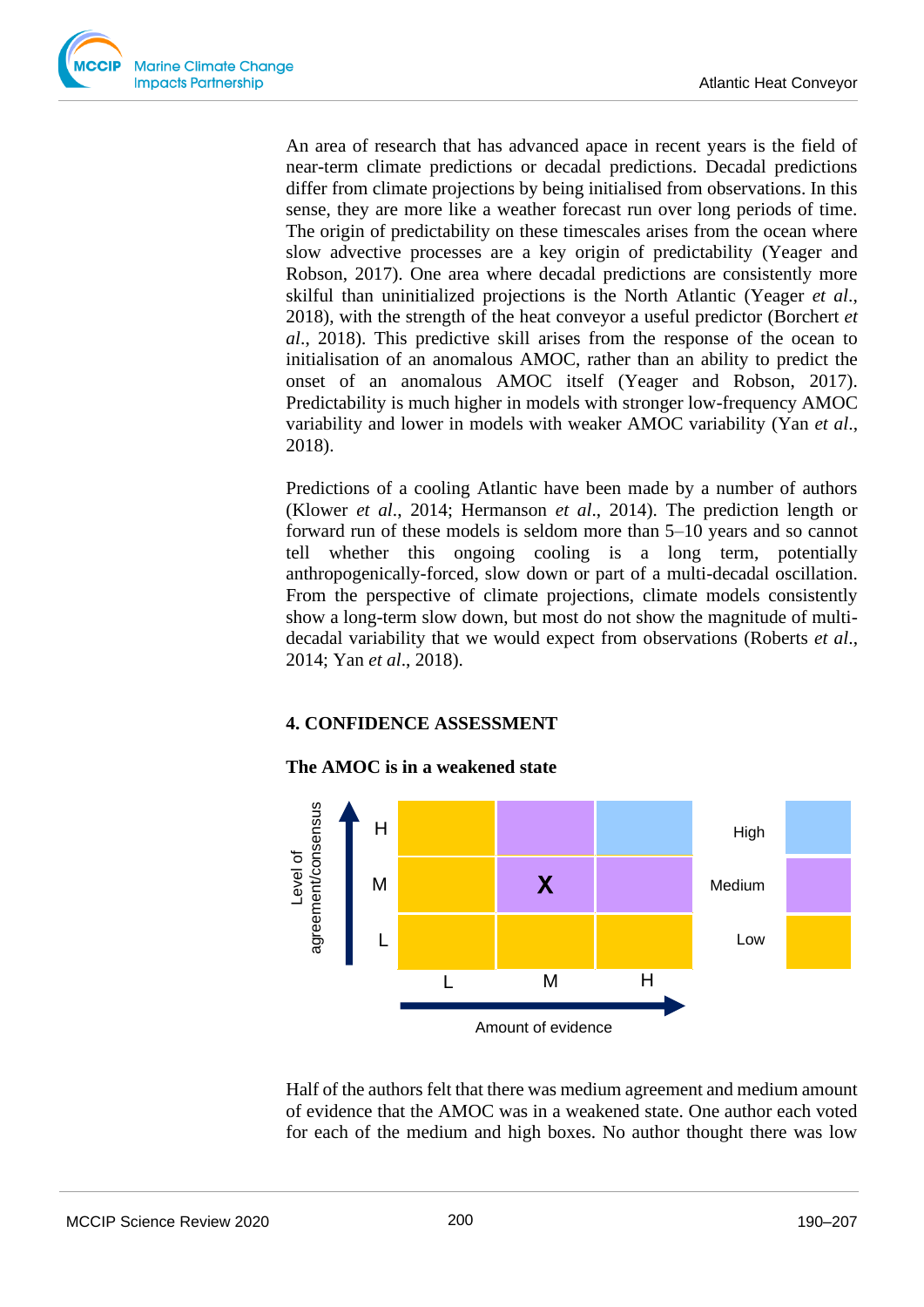

agreement or low amount of evidence. This is no change from previous reports.



**Current AMOC weakening is consistent with multi-decadal variability**

Half of the authors felt that there was medium agreement and medium amount of evidence that the AMOC was in a weakened state. There was no real pattern with the remaining votes. This question was not posed in previous assessments.



### **Current AMOC weakening is due to anthropogenic factors**

Half of the authors felt there was low agreement and little evidence that the current weakening is due to anthropogenic factors. The remaining authors either voted for little evidence and medium consensus, or medium amounts of evidence and low consensus. This question was not posed in previous reviews.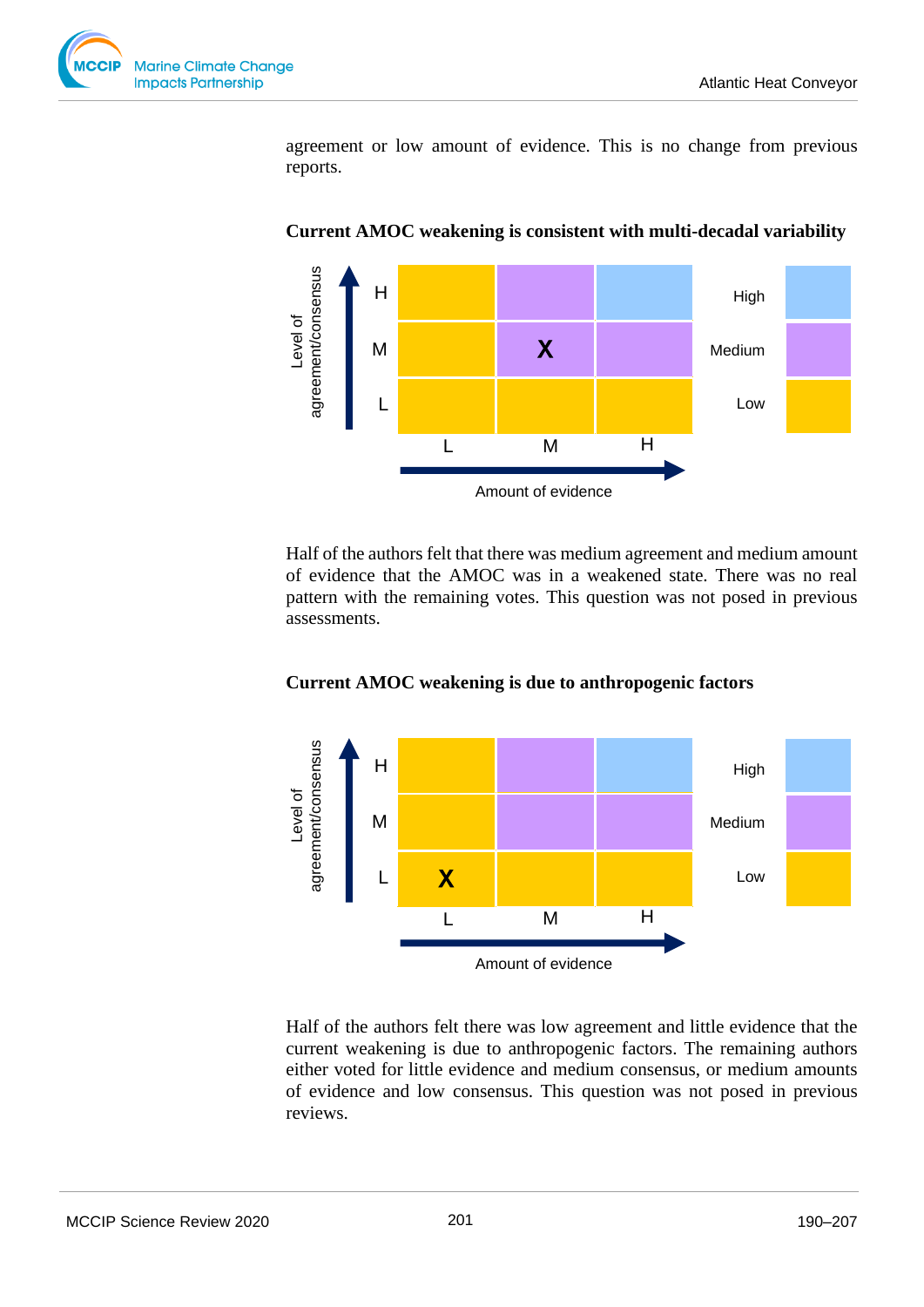



### **Predictions of an AMOC slowdown by 2100 are robust**

Half of the authors felt there was high agreement and high levels of evidence for this statement. The remaining authors all voted for either medium amounts of evidence and high agreement, or high amounts of evidence and medium agreement. This is a stronger statement than in previous report cards.

## **The AMOC is unlikely to collapse before 2100**



Half of the authors felt there was medium amounts of evidence and high levels of agreement. The remaining authors all voted for medium agreement with varying levels of evidence. This question was not posed in previous report cards.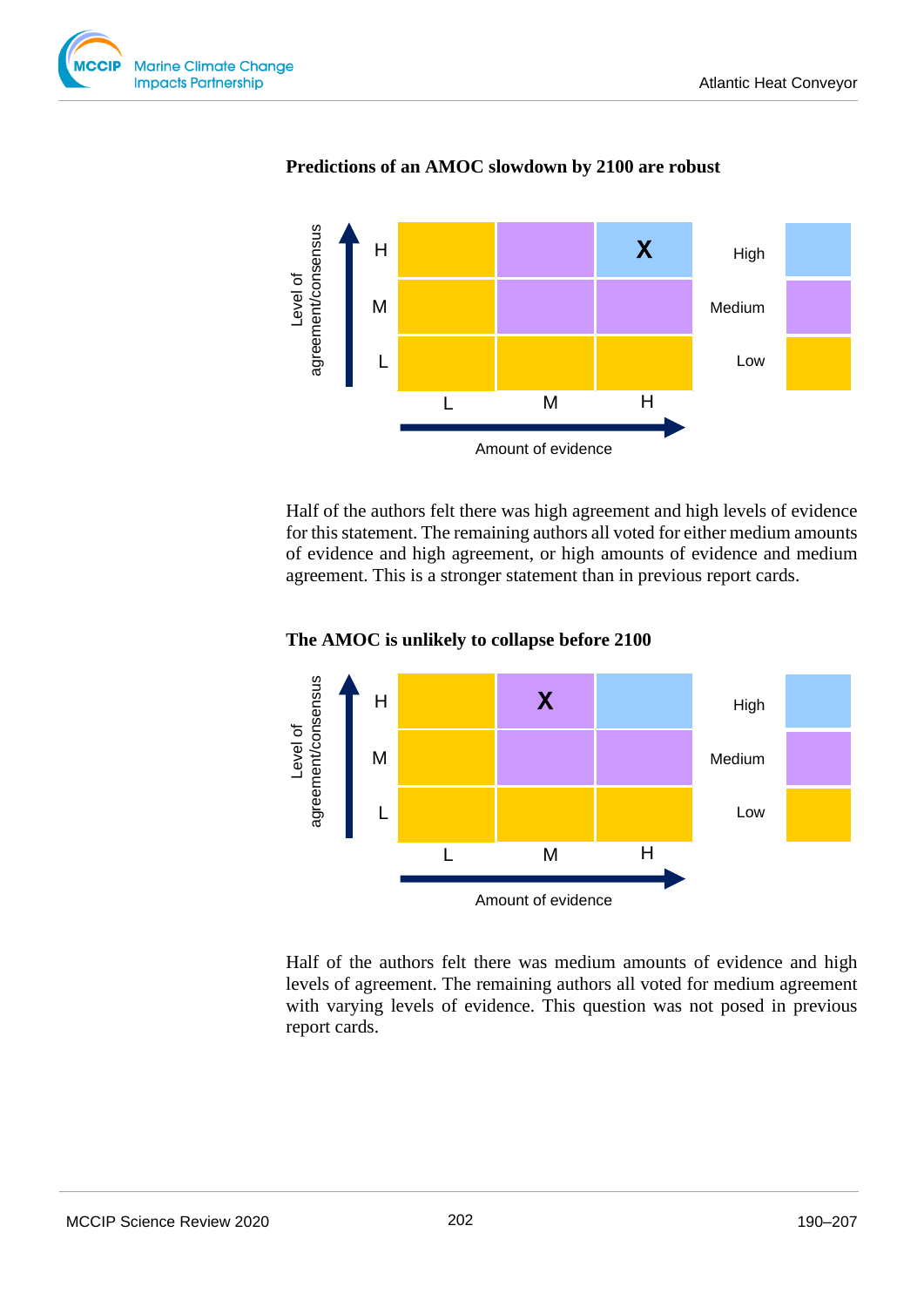

## **5. KEY CHALLENGES AND EMERGING ISSUES**

The largest current issue for AMOC science is understanding whether the ongoing decline is part of a multidecadal cycle or part of a long-term decline in the AMOC associated with anthropogenic climate change. Crucial to understanding this issue is sustaining the direct observations of the AMOC. In addition to the RAPID programme, the OSNAP array at approximately 57ºN (Lozier *et al.*, 2019) and the NOAC array at 47ºN (M. Rhein, *pers. comm.*) are at the cusp of producing additional direct observations of the AMOC that will help us to better understand the AMOC throughout the North Atlantic. Efforts to observe the AMOC in the South Atlantic are also ongoing at the SAMBA array near 35ºS (Meinen *et al*., 2018) and the TSAA array at 11ºS (Hummels *et al*., 2015). It is crucial to maintain and optimise these arrays to understand the changes that are ongoing in the AMOC.

Understanding the question of the duration of the decline is a challenge for modelling. Climate projections from CMIP5 predict a decline through the  $21<sup>st</sup>$ century, but do not show the multi-decadal variability expected. Initialised decadal predictions are capable of capturing multi-decadal variations but the skill in these predictions beyond a decade is not established. Further work is needed for future projections or predictions to resolve the transition from multi-decadal variability to long term decline. Model bias is the greatest impediment to improved decadal predictions (Yeager and Robson, 2017; Cassou *et al*., 2018).

Finally, the changes ongoing in the North Atlantic in the last decade, including a cooling of the subpolar gyre, a freshening in the eastern subpolar gyre, and increased instability in the Gulf Stream, may be linked by changes in the AMOC system as a whole. However, the AMOC is not a catch-all and understanding the individual ocean process (including wind-driven circulation variations, deep water formation processes, etc.) and the links between them are key to understanding Atlantic variability, particularly in the context of a changing climate.

#### **REFERENCES**

- Andres, M. (2016) On the recent destabilization of the Gulf Stream path downstream of Cape Hatteras. *Geophysical Research Letters*, **43**, 9836–9842.
- Baringer, M.O. *et al*. (2018) Meridional overturning and oceanic heat transport circulation observations in the North Atlantic Ocean [in *State of the Climate in 2017*]. *Bulletin of the American Meteorologoical Society*, **99**, S91–S94.
- Berx, B. and Payne, M.R. (2017) The Sub-Polar Gyre Index A community data set for application in fisheries and environment research. *Earth System Science Data*, **9**, 259–266, doi:10.5194/essd-9- 259-2017
- Borchert, L.F., Muller, W.A. and Baehr, J. (2018) Atlantic Ocean Heat Transport Influences Interannual-to-Decadal Surface Temperature Predictability in the North Atlantic Region. *Journal of Climate*, **31**(17), 6763–6782.

Bryden, H.L., King, B.A., McCarthy, G.D. and McDonagh, E.L. (2014) Impact of a 30% reduction in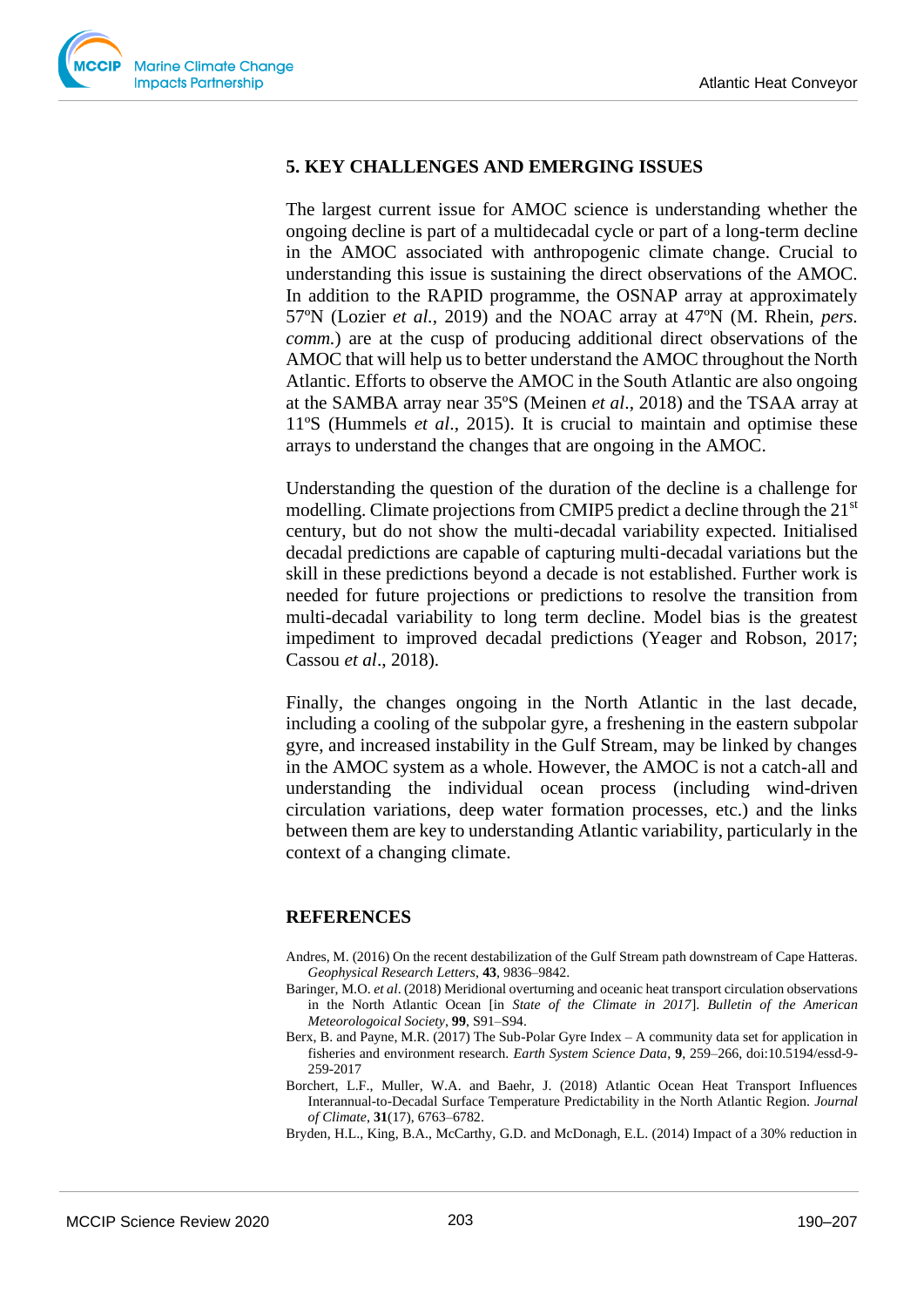Atlantic meridional overturning during 2009–2010. *Ocean Science*, **10**, 683–691.

- Caesar, L., Rahmstorf, S., Robinson, A., Feulner, G. and Saba, V. (2018) Observed fingerprint of a weakening Atlantic Ocean overturning circulation. *Nature*, **556**, 191.
- Cassou, C., Kushnir, Y., Hawkins, E., Pirani, A., Kucharski, F., Kan, I.-S and Caltabiano, N. (2018) Decadal Climate Variability and Predictability. *Bulletin of the American Meteorological Society*, **99**, 479–490.
- Chen, X. and Tung K.K. (2018) Global surface warming enhanced by weak Atlantic overturning circulation. *Nature*, **559**, doi:10.1038/s41586-018-0320-y
- Collins, M., Knutti, R., Arblaster, J., Dufresne, J.-L., Fichefet, T., Friedlingstein, P. *et al*. (2013) Longterm Climate Change: Projections, Commitments and Irreversibility. *Climate Change 2013: The Physical Science Basis. Contribution of Working Group I to the Fifth Assessment Report of the Intergovernmental Panel on Climate Change* [Stocker, T.F., Qin, D., Plattner, G.-K., Tignor, M., Allen, S.K., Boschung, J., Nauels, A., Xia, V., Bex, Y. and Midgley, P.M. (eds)], Cambridge University Press, Cambridge, UK and New York, USA, http://www.climatechange2013.org/report/reports-graphic/ch12-graphics/
- Cunningham, S.A., Christopher, E.F.-W., Roberts, D., Johns, W.E., Hobbs, W., Palmer, M.D., Rayner, D., Smeed, D.A. and McCarthy, G. (2013) Atlantic Meridional Overturning Circulation slowdown cooled the subtropical ocean. *Geophysical Research Letters*, **40**, 6202–6207.
- Dickson, R.R., Meincke, J., Malmberg, S.A. and Lee, A.J. (1988) The 'great salinity anomaly' in the Northern North Atlantic 1968–1982. *Progress in Oceanography*, doi:10.1016/0079- 6611(88)90049-3.
- Drijfhout, S. (2015) Competition between global warming and an abrupt collapse of the AMOC in Earth's energy imbalance. *Scientific Reports,* doi:10.1038/srep14877
- Foukal, N.P. and Lozier, M.S. (2016) No inter-gyre pathway for sea-surface temperature anomalies in the North Atlantic. *Nature Communications*, doi:10.1038/ncomms11333
- Frajka-Williams, E. (2015) Estimating the Atlantic overturning at 26°N using satellite altimetry and cable measurements. *Geophysical Research Letters*, doi:10.1002/2015GL063220
- Frajka-Williams, E., Beaulieu, C. and Duchez, A. (2017) Emerging negative Atlantic Multidecadal Oscillation index in spite of warm subtropics. *Scientific Reports*, **7**, 11224.
- Frajka-Williams, E., Lankhorst, M., Koelling, J. and Send, U. (2018) Coherent Circulation Changes in the Deep North Atlantic From 16°N and 26°N Transport Arrays. *Geophysical Research Letters*, **123**(5), 3427–3443.
- Gent, P. R. (2018) A commentary on the Atlantic meridional overturning circulation stability in climate models. *Ocean Modelling*, **122**, 57–66, https://www.sciencedirect.com/science/article/pii/S146350031730210X.
- Gnanadesikan, A., Kelson, R. and Sten, M. (2018) Flux Correction and Overturning Stability: Insights from a Dynamical Box Model. *Journal of Climate*, **31**, 9335–9350, doi:10.1175/JCLI-D-18-0388.1 https://doi.org/10.1175/JCLI-D-18-0388.1
- González-Pola, C., Larsen, K. M. H., Fratantoni, P., Beszczynska-Möller, A., and Hughes, S. L. (Eds). 2018. ICES Report on Ocean Climate 2016. ICES Cooperative Research Report No. 339. 110pp. https://doi.org/10.17895/ices.pub.4069
- Good, P., Bamber, J., Halladay, K., Harper, A.B., Jackson, L.C. *et al*. (2018) Recent progress in understanding climate thresholds: Ice sheets, the Atlantic meridional overturning circulation, tropical forests and responses to ocean acidification. *Progress in Physical Geography*, **42**, 24–60, http://journals.sagepub.com/doi/abs/10.1177/0309133317751843?journalCode=ppga.
- Häkkinen, S. and Rhines, P.B. (2004) Decline of subpolar North Atlantic circulation during the 1990s. *Science*, **304**(5670), 555–559.
- Hátún, H., and Chafik, L. (2018) On the Recent Ambiguity of the North Atlantic Subpolar Gyre Index. *Journal of Geophysical Research: Oceans*, **123**, 5072–5076, doi:10.1029/2018JC014101.
- Hátún, H., Sande, A.B., Drange, H., Hansen, B. and Valdimarsson, H. (2005) Influence of the atlantic subpolar gyre on the thermohaline circulation. *Science,* **309**(5742), 1841–1844, doi:10.1126/science.1114777
- Hátún, H., Payne, M.R., Beaugrand, G., Reid, P. *et al*., (2009) Large bio-geographical shifts in the north-eastern Atlantic Ocean: From the subpolar gyre, via plankton, to blue whiting and pilot whales. *Progress in Oceanography*, doi:10.1016/j.pocean.2009.03.001
- Hátún, H., Lohmann, K., Matei, D., Jungclaus, J.H. *et al*. (2016) An inflated subpolar gyre blows life toward the northeastern Atlantic. *Progress in Oceanography*, doi:10.1016/j.pocean.2016.07.009
- Hawkins, E., Smith, R.S., Allison, L.C., Gregory, J. M., Woollings, T. J., Pohlmann, H. and de Cuevas, B. (2011) Bistability of the Atlantic overturning circulation in a global climate model and links to ocean freshwater transport. *Geophysical Research Letters*, **38**, L10605, doi:10.1029/2011GL047208 http://dx.doi.org/10.1029/2011GL047208
- Hermanson, L., Eade, R., Robinson, N.H., Dunstone, N.J., Andrews, M.B., Knight, J.R., Scaife, A.A.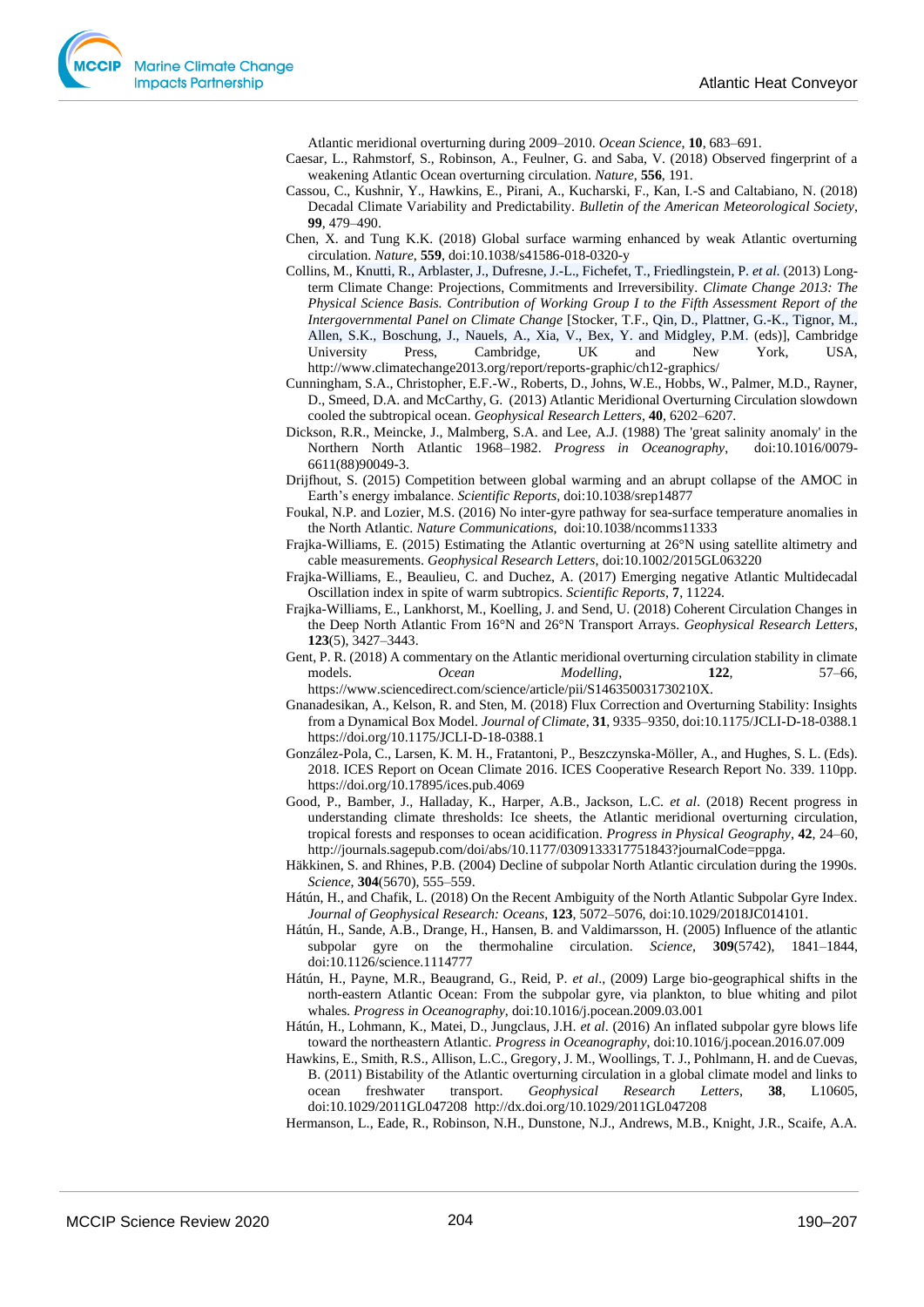and Smith, D.M. (2014) Forecast cooling of the Atlantic subpolar gyre and associated impacts.<br>Geophysical Research Letters, 41, 2014GL060420+ doi:10.1002/2014gl060420. *Geophysical Research Letters*, **41**, 2014GL060420+ doi:10.1002/2014gl060420. http://dx.doi.org/10.1002/2014gl060420.

- Heuzé, C., Heywood, K.J., Stevens, D.P. and Ridley, J.K. (2015) Changes in global ocean bottom properties and volume transports in CMIP5 models under climate change scenarios. *Journal of Climate*, 28(8), 2917–2944, doi:10.1175/JCLI-D-14-00381.1
- Holliday, N.P., Hughes, S.L., Bacon, S. *et al*. (2008) Reversal of the 1960s to 1990s freshening trend in the northeast North Atlantic and Nordic Seas. *Geophysical Research Letters*, doi:10.1029/2007GL032675.
- Hummels, R., Brandt, P. Dengler, M., Fischer, J., Araujo, M., Veleda, D. and Durgadoo, J.V. (2015) Interannual to decadal changes in the western boundary circulation in the Atlantic at 11°S. *Geophysical Research Letters*, doi:10.1002/2015GL065254
- IPCC, 2018: Global warming of 1.5°C. AnIPCC Special Report on the impacts of global warming of 1.5°C above pre-industrial levels and related global greenhouse gas emission pathways, in the context of strengthening the global response to the threat of climate change, sustainable development, and efforts to eradicate poverty[V. Masson-Delmotte, P. Zhai, H. O. Pörtner, D. Roberts, J. Skea, P.R.Shukla,A. Pirani, W. Moufouma-Okia, C.Péan, R. Pidcock, S. Connors, J. B. R. Matthews, Y. Chen, X. Zhou, M. I. Gomis, E. Lonnoy, T. Maycock, M. Tignor, T. Waterfield(eds.)].
- Jackson, L.C. and Wood, R.A. (2018) Hysteresis and resilience of the AMOC in an eddy\u2010permitting GCM. *Geophysical Research Letters*, **45**, 8547–8556, doi:10.1029/2018GL078104 https://doi.org/10.1029/2018GL078104
- Jackson, L.C., Kahana, R., Graham, T., Ringer, M.A., Woollings, T., Mecking, J.V. and Wood, R.A. (2015) Global and European climate impacts of a slowdown of the AMOC in a high resolution GCM. *Climate Dynamics*, doi:10.1007/s00382-015-2540-2
- Jackson, L.C., Peterson, K.A. Roberts, C.D.and Wood, R.A. (2016) Recent slowing of Atlantic overturning circulation as a recovery from earlier strengthening. *Nature Geoscience*, doi:10.1038/ngeo2715
- Johns, W.E., Baringer, M.O., Beal, L.M., Cunnigham, S.A. *et al* (2011) Continuous, Array-Based Estimates of Atlantic Ocean Heat Transport at 26.5<sup>o</sup>N. *Journal of Climate*, **24**, 2429–2449, doi:10.1175/2010JCLI3997.1 http://dx.doi.org/10.1175/2010JCLI3997.1
- Jones, S., Cottier, F. Inall, M. and Griffiths, C. (2018) Decadal variability on the Northwest European continental shelf. *Progress in Oceanography,* doi:10.1016/j.pocean.2018.01.012
- Josey, S. A., Hirschi, J. J.-M., Sinha, B., Duchez, A., Grist, J. P. and Marsh, R. (2018) The Recent Atlantic Cold Anomaly: Causes, Consequences, and Related Phenomena. *Annual Review of Marine Sciences*, doi:10.1146/annurev-marine-121916-063102
- Joyce, T. M. and Zhang, R. (2010) On the path of the Gulf Stream and the Atlantic meridional overturning circulation. *Journal of Climate*, **23**, 3146–3154.
- Karspeck, A.R., Stammer, D., Kohl, A. *et al.* (2017) Comparison of the Atlantic meridional overturning circulation between 1960 and 2007 in six ocean reanalysis products. *Climate Dynamics*, doi:10.1007/s00382-015-2787-7
- Klower, M., Latif, M., Ding, H., Greatbatch, R.J. and Park, W. (2014) Atlantic meridional overturing circulation and the prediction of North Atlantic sea surface temperature. *Earth and Planetary Science Letters*, **406**, 1–6.
- Liu, W., and Liu, Z. (2012) A Diagnostic Indicator of the Stability of the Atlantic Meridional Overturning Circulation in CCSM3. *Journal of Climate*, **26**, 1926–1938, doi:10.1175/jcli-d-11- 00681.1 http://dx.doi.org/10.1175/jcli-d-11-00681.1
- Liu, W., Xie, S.-P., Liu, Z. and Zhu, J. (2017) Overlooked possibility of a collapsed Atlantic Meridional Overturning Circulation in warming climate. *Science Advances*, **3**, e1601666.
- Lozier, M.S., Li, F., Bacon, S., Bahr, F. *et al*. (2019) A sea change in our view of overturning in the Subpolar North Atlantic. *Science*, **363** (6426), 516–521.
- Lynch-Stieglitz, J. (2017) The Atlantic Meridional Overturning Circulation and Abrupt Climate Change. *Annual Review of Marine Science*, doi:10.1146/annurev-marine-010816-060415
- McCarthy, G.D., Smeed, D.A., Johns, W.E. *et al*. (2015a) Measuring the Atlantic Meridional Overturning Circulation at 26<sup>o</sup>N. *Progress in Oceanography*, **31**, 91–111, doi:http://dx.doi.org/10.1016/j.pocean.2014.10.006

http://www.sciencedirect.com/science/article/pii/S0079661114001694

- McCarthy, G.D., Gleeson, E. and Walsh, S. (2015b) The influence of ocean variations on the climate of Ireland. *Weather*, **70**, 242–245.
- McCarthy, G.D., Smeed, D.A., Cunningham, S.A. and Roberts, C.D. (2017) Atlantic Meridional Overturning Circulation. *MCCIP Science Review 2017,* 15–21, doi:10.14465/**2017**.arc10.002-atl
- McCarthy, G.D., Joyce, T.M. and Josey, S.A. (2018) Gulf Stream variability in the context of quasi-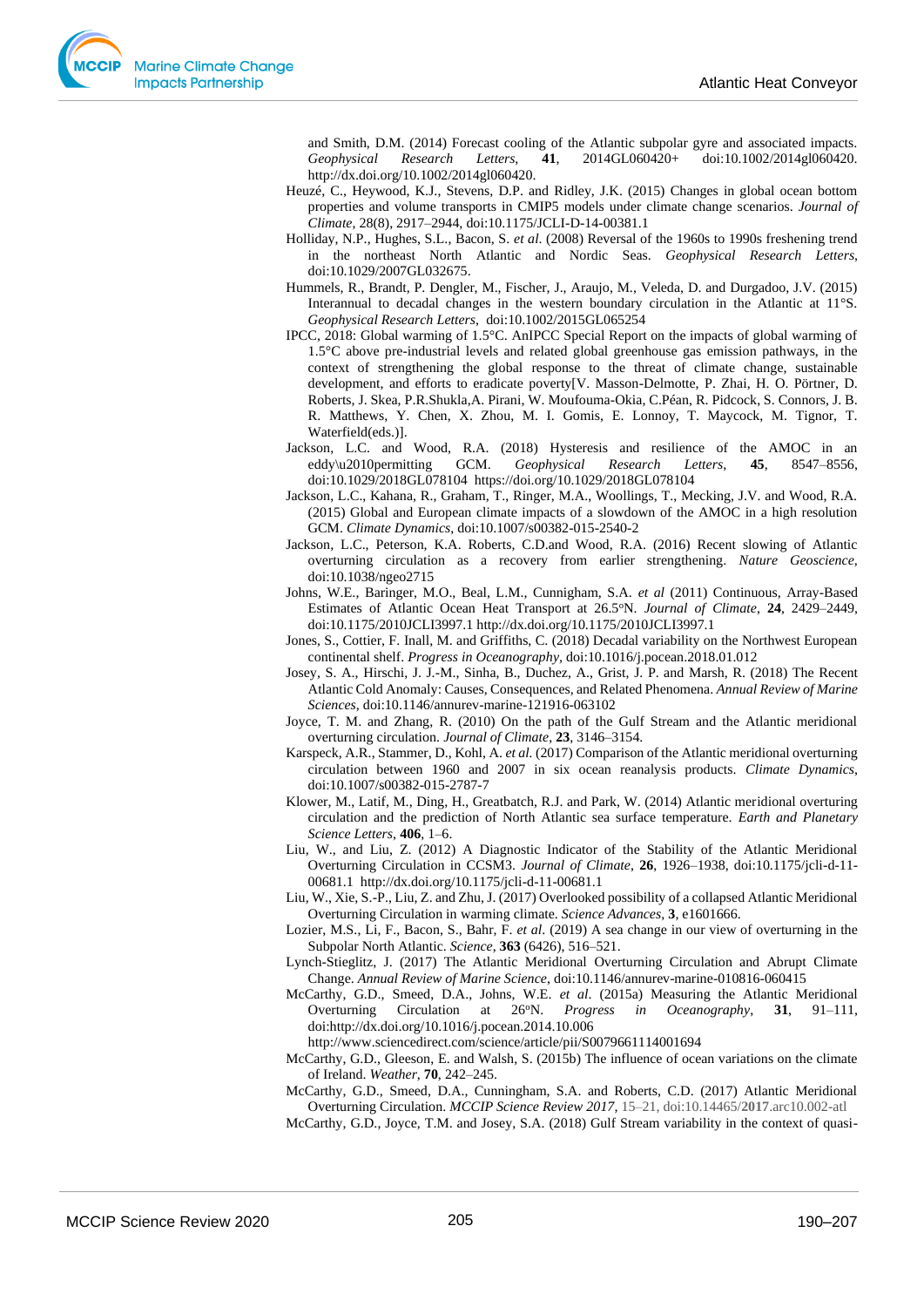decadal and multi-decadal Atlantic climate variability. *Geophysical Research Letters*, **45**(20), 11257–11264.

- McManus, J.F., Francois, R. Gherardi, J.M., Keigwin, L.D. and Brown-Leger, S. (2004) Collapse and rapid resumption of Atlantic meridional circulation linked to deglacial climate changes. *Nature*, **428**, 834–837, doi:10.1038/nature02494 http://dx.doi.org/10.1038/nature02494
- Mecking, J.V., Drijfhout, S.S., Jackson, L.C. and. Andrews, M.B. (2017) The effect of model bias on Atlantic freshwater transport and implications for AMOC bi-stability. *Tellus A Dynamic Meteorology and Oceanography*, **69**, 1299910 doi:10.1080/16000870.2017.1299910 http://dx.doi.org/10.1080/16000870.2017.1299910
- Meinen, C.S., Speich, S., Piola, A.R., Ansorge, I. *et al*. (2018) Meridional overturning circulation transport variability at 34.5°S during 2009–2017: Baroclinic and barotropic flows and the dueling influence of the boundaries. *Geophysical Research Letters,* doi:10.1029/2018GL077408
- Moore, G.W.K., Vage, K., Pickart, R.S. and Renfrew, I.A. (2015) Decreasing intensity of open-ocean convection in the Greenland and Iceland seas. *Nature Climate Change*, doi:10.1038/nclimate2688
- Oltmanns, M., Karstensen J., and Fischer, J. (2018) Increased risk of a shutdown of ocean convection posed by warm North Atlantic summers. *Nature Climate Change*, doi:10.1038/s41558-018-0105- 1
- Rahmstorf, S. (1996) On the freshwater forcing and transport of the Atlantic thermohaline circulation. *Climate Dynamics*, **12**, 799–811.
- Rahmstorf, S., Crucifix, M., Ganopolski, A. *et al.* (2005) Thermohaline circulation hysteresis: A model intercomparison. *Geophysical Research Letters*, **32**, doi:10.1029/2005GL023655 http://dx.doi.org/10.1029/2005GL023655
- Rahmstorf, S., Box, J.E., Feulner, G., Mann, M.E., Robinson, A., Rutherford, S. and Schaffernicht, E.J. (2015) Exceptional twentieth-century slowdown in Atlantic Ocean overturning circulation. *Nature Climate Change*, doi:10.1038/nclimate2554.
- Roberts, C.D., Jackson, L. and McNeall, D. (2014) Is the 2004–2012 reduction of the Atlantic meridional overturning circulation significant? *Geophysical Research Letters*, **41**, 3204–3210, doi:10.1002/2014gl059473 http://dx.doi.org/10.1002/2014gl059473
- Robson, J., Sutton, R., Lohmann, K., Smith, D. and Palmer, M.D. (2012) Causes of the rapid warming of the North Atlantic Ocean in the mid-1990s. *Journal of Climate.*, **25**, 4116–4134.
- Robson, J., Hodson, D. Hawkins, E. and Sutton, R. (2014) Atlantic overturning in decline? *Nature Geoscience*, **7**, 2–3.
- Robson, J., Ortega, P. and Sutton, R. (2016) A reversal of climatic trends in the North Atlantic since 2005. *Nature Geoscience,* **9**(7) 513–517.
- Robson, J., Sutton, R.T., Archibald, A. *et al.* (2018) Recent multivariate changes in the North Atlantic climate system, with a focus on 2005–2016. *International Journal of Climatology*, **38**(14), 5050– 5076.
- Send, U., Kanzow, T., Zenk, W., & Rhein, M. (2002). Monitoring the Atlantic meridional overturning circulation at 16 N. *CLIVAR exchanges*, *25*(7 (3/4)), 31-33.
- Sgubin, G., Swingedouw, D. Drijfhout S., Mary, Y.and Bennabi, A. (2017) Abrupt cooling over the North Atlantic in modern climate models. *Nature Communications*, **8**, 14375.
- Shi, J.-R., Xie, S.-P. and Talley, L.D. (2018) Evolving Relative Importance of the Southern Ocean and North Atlantic in Anthropogenic Ocean Heat Uptake. *Journal of Climate*, **31**, 7459–7479.
- Smeed, D.A., McCarthy, G.D., Cunnigham, S.A. *et al*. (2014) Observed decline of the Atlantic Meridional Overturning Circulation 2004 to 2012. *Ocean Science*, **10**, 38–39.
- Smeed, D.A., Josey, S.A., Beaulieu, C. *et al*. (2018) The North Atlantic Ocean is in a state of reduced overturning. *Geophysical Research Letters*, **45**, 1527–1533.
- Sutton, R.T., McCarthy, G.D. Robson, J., Sinha, B., Archibald, A.T. and Gray L.J. (2017) Atlantic Multi-decadal Variability and the UK ACSIS Programme. *Bulletin of the American Meteoroloical Society*, **99**(2).
- Sévellec, F., Fedorov, A.V and Liu, W. (2017) Arctic sea-ice decline weakens the Atlantic Meridional Overturning Circulation. *Nature Climate Change*, **7**, 604. https://doi.org/10.1038/nclimate3353
- Stocker, T. (Ed.). (2014). *Climate change 2013: the physical science basis: Working Group I contribution to the Fifth assessment report of the Intergovernmental Panel on Climate Change*. Cambridge University Press.
- Thornalley, D.J.R., Oppo, D.W., Ortega, P. *et al.* (2018) Anomalously weak Labrador Sea convection and Atlantic overturning during the past 150 years. *Nature*, doi:10.1038/s41586-018-0007-4.
- Våge, K., Papritz, L., Håvik, L., Spall, M.A. and Moore, G.W.K. (2018) Ocean convection linked to the recent ice edge retreat along east Greenland. *Nature Communications*, doi:10.1038/s41467-018- 03468-6
- Willis, J.K. (2010) Can in situ floats and satellite altimeters detect long-term changes in Atlantic Ocean overturning? *Geophysical Research Letters*, doi:10.1029/2010GL042372